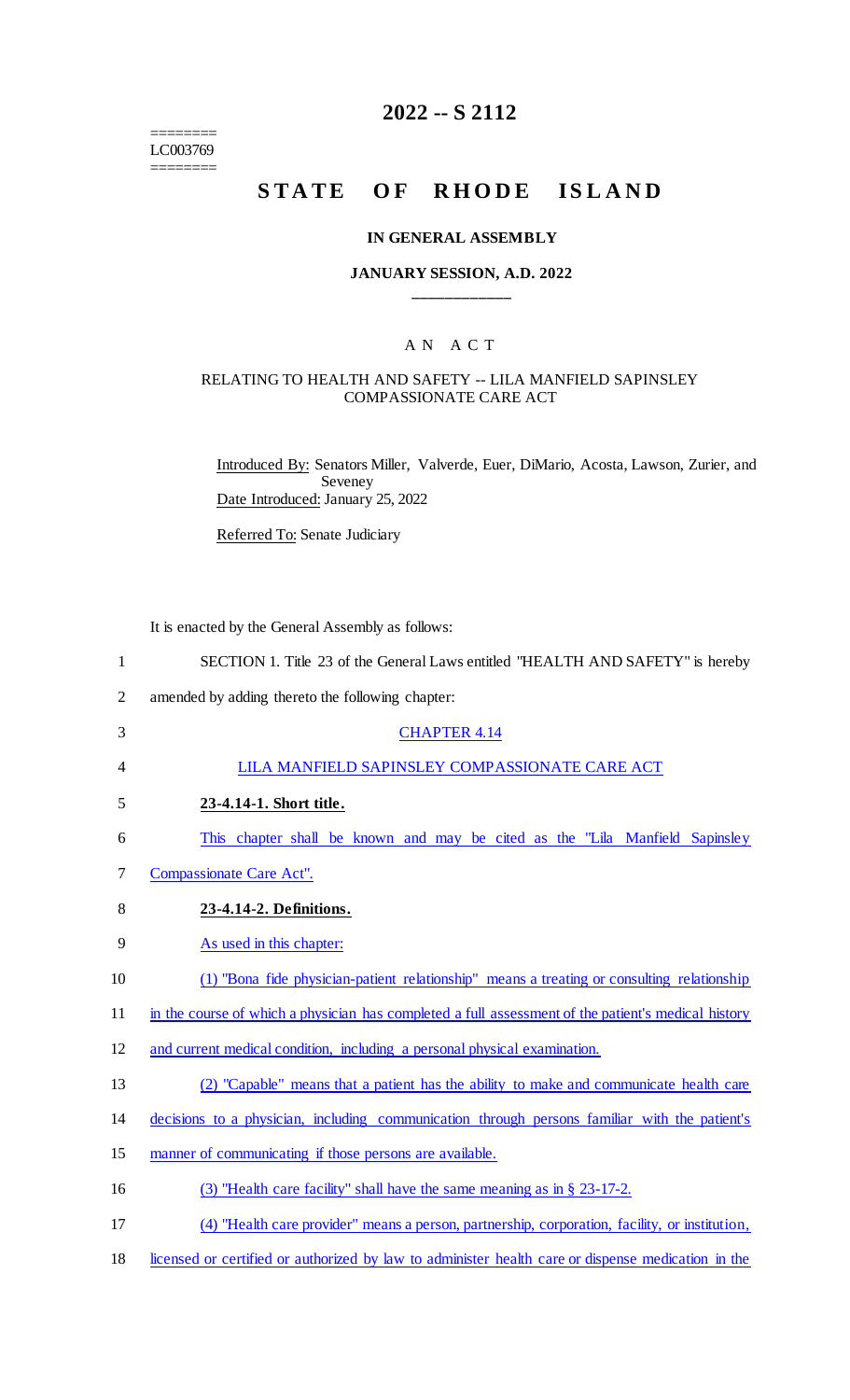ordinary course of business or practice of a profession. (5) "Impaired judgment" means that a person does not sufficiently understand or appreciate 3 the relevant facts necessary to make an informed decision. (6) "Interested person" means: (i) The patient's physician; (ii) A person who knows that they are a relative of the patient by blood, civil marriage, civil union, or adoption; 8 (iii) A person who knows that they would be entitled, upon the patient's death, to any portion of the estate or assets of the patient under any will or trust, by operation of law, or by contract; or (iv) An owner, operator, or employee of a health care facility, nursing home, or residentia l care facility where the patient is receiving medical treatment or is a resident. (7) "Palliative care" shall have the same definition as in § 23-89-3. (8) "Patient" means a person who is eighteen (18) years of age or older, a resident of Rhode Island, and under the care of a physician. (9) "Physician" means an individual licensed to engage in the practice of medicine as defined in § 5-37-1. (10) "Terminal condition" means an incurable and irreversible disease which would, within 19 reasonable medical judgment, result in death within six (6) months or less. **23-4.14-3. Requirements for prescription and documentation - Immunity.** (a) A physician shall not be subject to any civil or criminal liability or professional disciplinary action if the physician prescribes to a patient with a terminal condition medication to be self-administered for the purpose of hastening the patient's death and the physician affirms by 24 documenting in the patient's medical record that all of the following occurred: (1) The patient made an oral request to the physician in the physician's physical presence 26 to be prescribed medication to be self-administered for the purpose of hastening the patient's death. (2) No fewer than fifteen (15) days after the first oral request, the patient made a second oral request to the physician in the physician's physical presence to be prescribed medication to be self-administered for the purpose of hastening the patient's death. (3) At the time of the second oral request, the physician offered the patient an opportunity to rescind the request. (4) The patient made a written request to be prescribed medication to be self-administered for the purpose of hastening the patient's death that was signed by the patient in the presence of two (2) or more subscribing witnesses at least one of whom is not an interested person as defined in §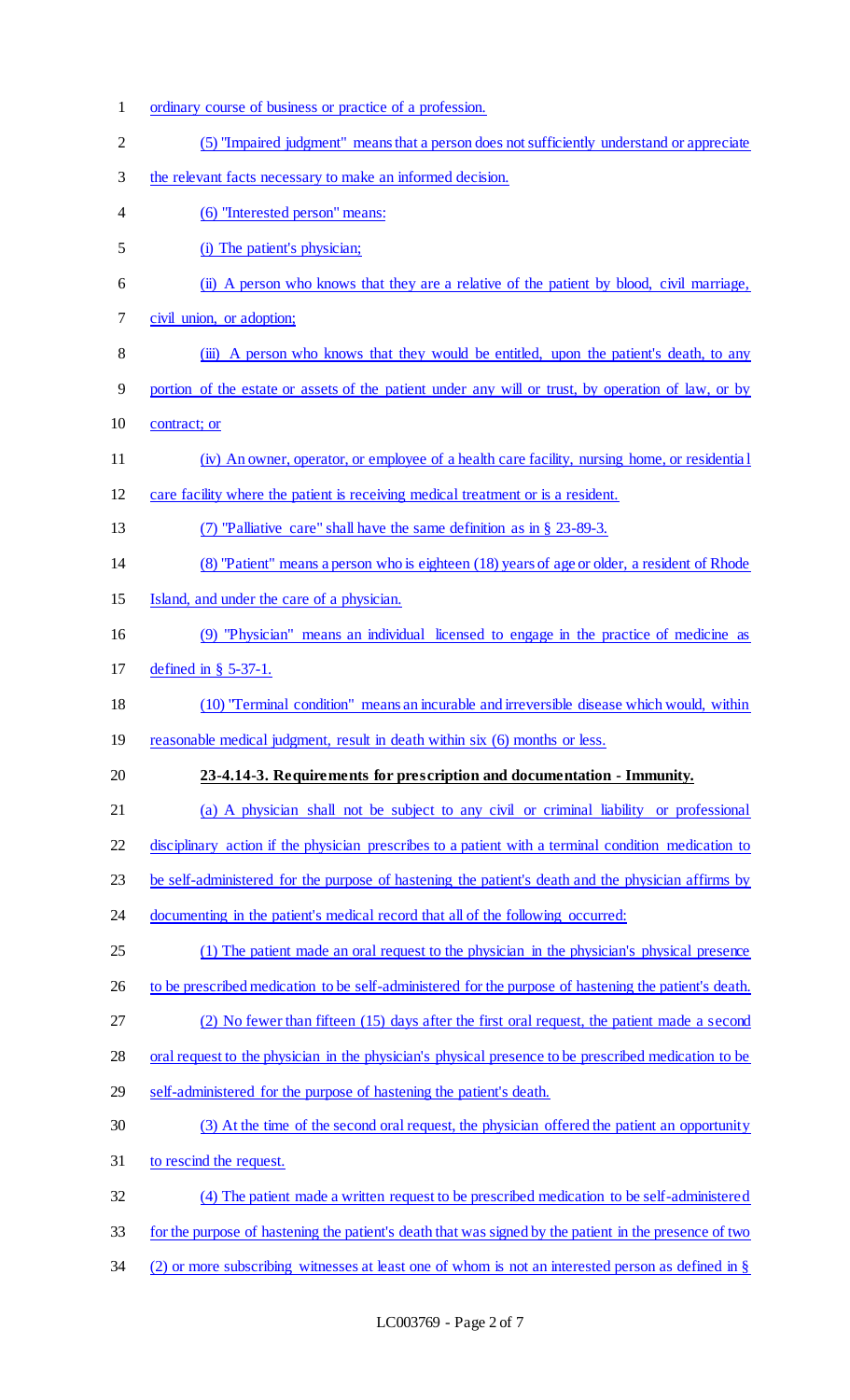23-4.14-2, who were at least eighteen (18) years of age, and who subscribed and attested that the patient appeared to understand the nature of the document and to be free from duress or undue influence at the time the request was signed. (5) The physician determined that the patient: (i) Was suffering a terminal condition, based on the physician's physical examination of 6 the patient and the physician's review of the patient's relevant medical records; (ii) Was capable; (iii) Was making an informed decision; (iv) Had made a voluntary request for medication to hasten their death; and (v) Was a Rhode Island resident. (6) The physician informed the patient in person, both verbally and in writing, of all the following: 13 (i) The patient's medical diagnosis; (ii) The patient's prognosis, including an acknowledgement that the physician's prediction of the patient's life expectancy was an estimate based on the physician's best medical judgment and was not a guarantee of the actual time remaining in the patient's life, and that the patient could live longer than the time predicted; (iii) The range of treatment options appropriate for the patient and the patient's diagnosis; (iv) If the patient was not enrolled or participating in hospice care, all feasible end-of-life services, including palliative care, comfort care, hospice care, and pain control; (v) The range of possible results, including potential risks associated with taking the medication to be prescribed; and (vi) The probable result of taking the medication to be prescribed. (7) The physician referred the patient to a second physician for medical confirmation of 25 the diagnosis, prognosis, and a determination that the patient was capable, was acting voluntarily, and had made an informed decision. (8) The physician either verified that the patient did not have impaired judgment or referred the patient for an evaluation by a psychiatrist, psychologist, or clinical social worker, licensed in Rhode Island, for confirmation that the patient was capable and did not have impaired judgment. (9) If applicable, the physician consulted with the patient's primary care physician with the patient's consent. (10) The physician informed the patient that the patient may rescind the request at any time and in any manner and offered the patient an opportunity to rescind after the patient's second oral 34 request.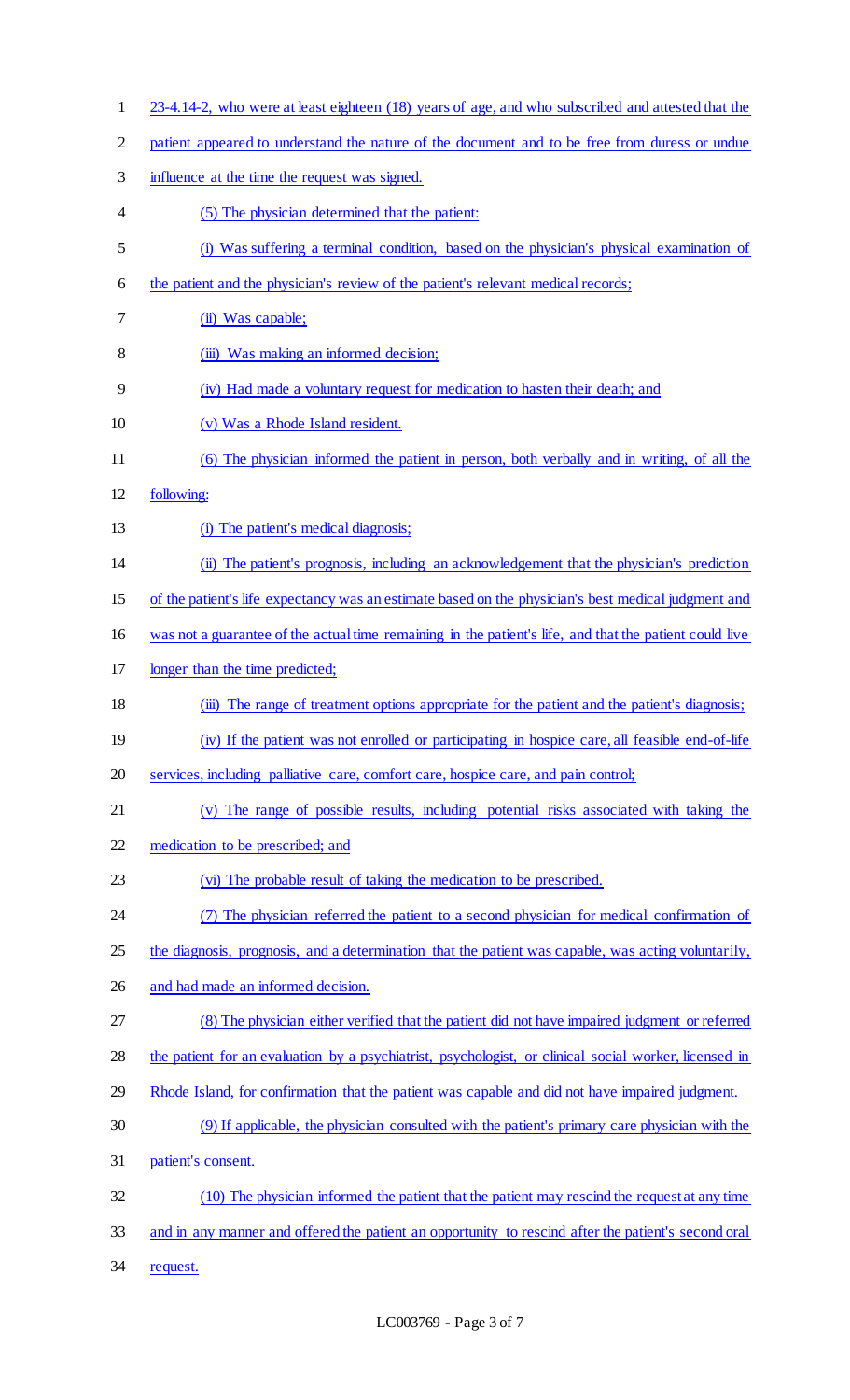| $\mathbf{1}$   | (11) The physician ensured that all required steps were carried out in accordance with this           |
|----------------|-------------------------------------------------------------------------------------------------------|
| $\overline{2}$ | section and confirmed, immediately prior to writing the prescription for medication, that the patient |
| 3              | was making an informed decision.                                                                      |
| 4              | (12) The physician wrote the prescription no fewer than forty-eight (48) hours after the last         |
| 5              | to occur of the following events:                                                                     |
| 6              | (i) The patient's written request for medication to hasten their death;                               |
| 7              | (ii) The patient's second oral request; or                                                            |
| 8              | (iii) The physician's offering the patient an opportunity to rescind the request.                     |
| 9              | (13) The physician either:                                                                            |
| 10             | (i) Dispensed the medication directly, provided that at the time the physician dispensed the          |
| 11             | medication, they were licensed to dispense medication in Rhode Island, had a current Drug             |
| 12             | Enforcement Administration certificate, and complied with any applicable administrative rules; or     |
| 13             | (ii) With the patient's written consent:                                                              |
| 14             | (A) Contacted a pharmacist and informed the pharmacist of the prescription; and                       |
| 15             | (B) Delivered the written prescription personally or by mail or electronically to the                 |
| 16             | pharmacist, who dispensed the medication to the patient, the physician, or an expressly identified    |
| 17             | agent of the patient.                                                                                 |
| 18             | (14) The physician recorded and filed the following in the patient's medical record:                  |
| 19             | (i) The date, time and detailed description of all oral requests of the patient for medication        |
| 20             | to hasten their death;                                                                                |
| 21             | (ii) All written requests by the patient for medication to hasten their death;                        |
| 22             | (iii) The physician's diagnosis, prognosis, and basis for the determination that the patient          |
| 23             | was capable, was acting voluntarily, and had made an informed decision;                               |
| 24             | (iv) The second physician's diagnosis, prognosis, and verification that the patient was               |
| 25             | capable, was acting voluntarily, and had made an informed decision;                                   |
| 26             | (v) The physician's attestation that the patient was enrolled in hospice care at the time of          |
| 27             | the patient's oral and written requests for medication to hasten their death or that the physician    |
| 28             | informed the patient of all feasible end-of-life services;                                            |
| 29             | (vi) The physician's verification that the patient either did not have impaired judgment or           |
| 30             | that the physician referred the patient for an evaluation and the person conducting the evaluation    |
| 31             | has determined that the patient did not have impaired judgment;                                       |
| 32             | (vii) A report of the outcome and determinations made during any evaluation which the                 |
| 33             | patient may have received;                                                                            |
| 34             | (viii) The date, time, and detailed description of the physician's offer to the patient to            |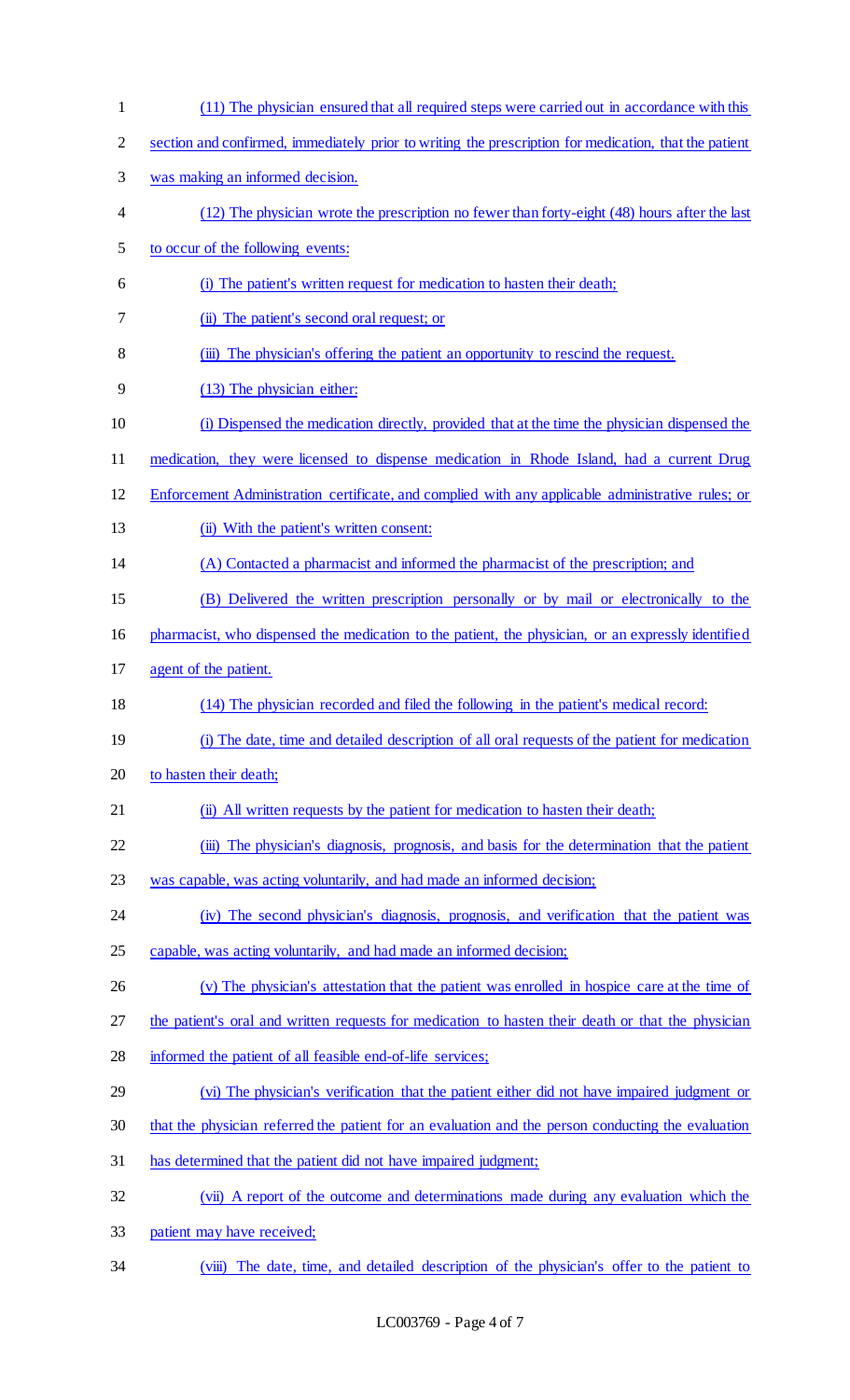- rescind the request for medication at the time of the patient's second oral request; and
- (ix) A note by the physician indicating that all requirements under this section were
- satisfied and describing all of the steps taken to carry out the request, including a notation of the
- medication prescribed.
- (15) After writing the prescription, the physician promptly filed a report with the department of health documenting completion of all of the requirements under this section.
- (b) This section shall not be construed to limit civil or criminal liability for gross negligence, recklessness, or intentional misconduct.
- **23-4.14-4. No duty to aid.**
- A patient with a terminal condition who self-administers a lethal dose of medication shall not be considered to be a person exposed to grave physical harm under § 11-56-1, and no person
- shall be subject to civil or criminal liability solely for being present when a patient with a termina l
- condition self-administers a lethal dose of medication pursuant to this chapter, or for not acting to
- prevent the patient from self-administering a lethal dose of medication pursuant to this chapter, or
- for not rendering aid to a patient who has self-administered medication pursuant to this chapter.
- 

# **23-4.14-5. Limitations on actions.**

- (a) A physician, nurse, pharmacist, or other person shall not be under any duty, by law or contract, to participate in the provision of a lethal dose of medication to a patient.
- 19 (b) A health care facility or health care provider shall not subject a physician, nurse,
- pharmacist, or other person to discipline, suspension, loss of license, loss of privileges, or other
- 21 penalty for actions taken in good faith reliance on the provisions of this chapter or refusals to act
- under this chapter.
- (c) Except as otherwise provided in this chapter herein, nothing in this chapter shall be
- 24 construed to limit liability for civil damages resulting from negligent conduct or intentional
- misconduct by any person.
- **23-4.14-6. Health care facility exception.**
- A health care facility may prohibit a physician from writing a prescription for a dose of

medication intended to be lethal for a patient who is a resident in its facility and intends to use the

- medication on the facility's premises, provided the facility has notified the physician in writing of
- its policy with regard to the said prescriptions. Notwithstanding the provisions of § 23-4.14-5(b),
- any physician who violates a policy established by a health care facility under this section may be
- subject to sanctions otherwise allowable under law or contract.

# **23-4.14-7. Insurance policies; prohibitions.**

(a) A person and their beneficiaries shall not be denied benefits under any life insurance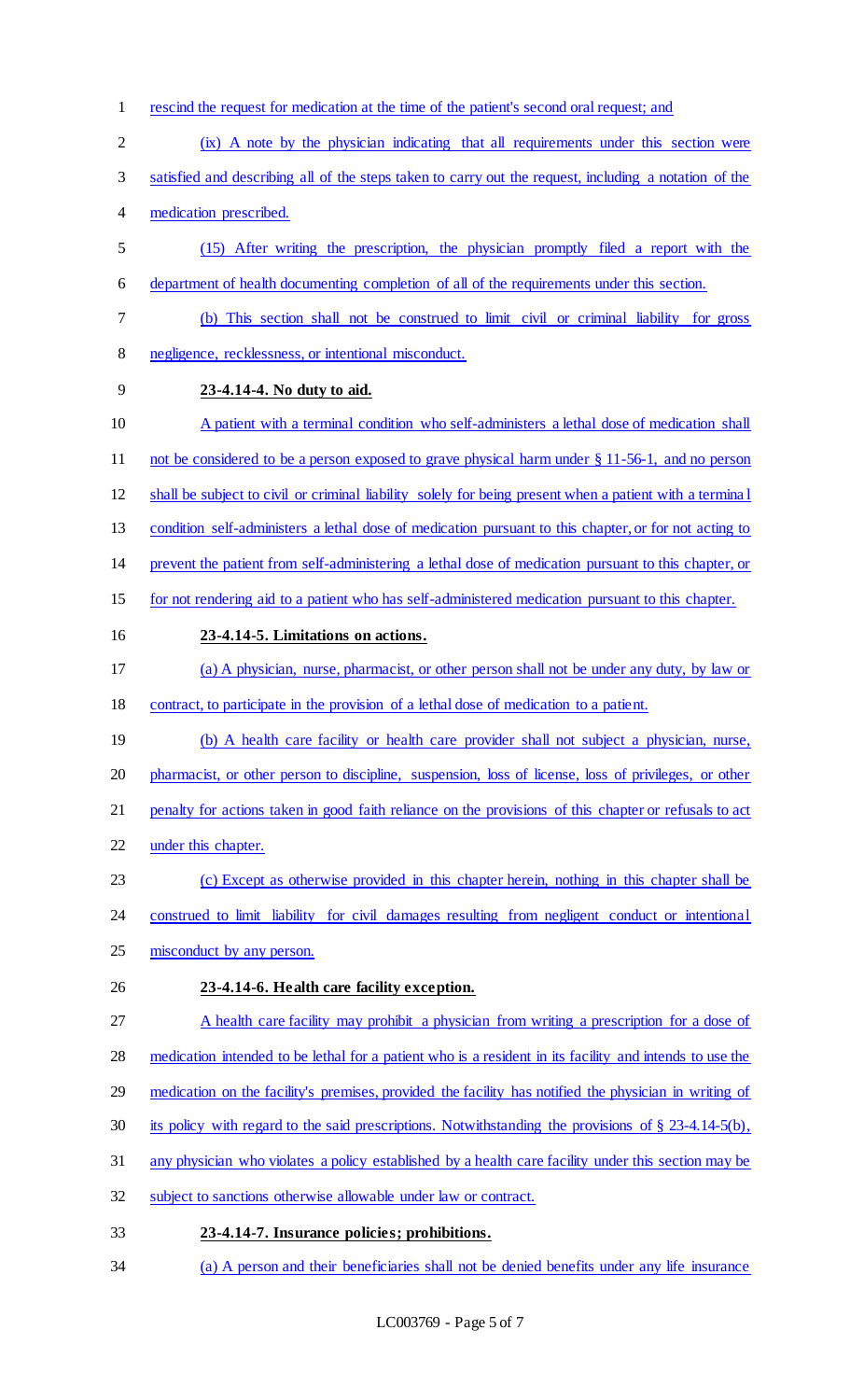policy, as defined in § 27-4-0.1, for actions taken in accordance with this chapter. (b) The sale, procurement, or issue of any medical malpractice insurance policy or the rate charged for the policy shall not be conditioned upon or affected by whether the physician is willing or unwilling to participate in the provisions of this chapter. **23-4.14-8. No effect on palliative sedation.** This chapter shall not limit or otherwise affect the provision, administration, or receipt of palliative sedation consistent with accepted medical standards. **23-4.14-9. Protection of patient choice at end-of-life.** A physician with a bona fide physician-patient relationship with a patient with a terminal 10 condition shall not be considered to have engaged in unprofessional conduct under § 5-37-5.1 if: (1) The physician determines that the patient is capable and does not have impaired judgment; and (2) The physician informs the patient of all feasible end-of-life services, including 14 palliative care, comfort care, hospice care, and pain control; and (3) The physician prescribes a dose of medication that may be lethal to the patient; and (4) The physician advises the patient of all foreseeable risks related to the prescription; and (5) The patient makes an independent decision to self-administer a lethal dose of the medication. **23-4.14-10. Immunity for physicians.** 20 A physician shall be immune from any civil or criminal liability or professional disciplinary action for actions performed in good faith compliance with the provisions of this chapter. **23-4.14-11. Safe disposal of unused medications.** 23 The department of health shall adopt rules providing for the safe disposal of unused 24 medications prescribed under this chapter. **23-4.14-12. Statutory construction.** 26 Nothing in this chapter shall be construed to authorize a physician or any other person to end a patient's life by lethal injection, mercy killing, or active euthanasia. Action taken in accordance with this chapter shall not be construed for any purpose to constitute suicide, assisted suicide, mercy killing, or homicide under the law. This section shall not be construed to conflict with section 1553 of the Patient Protection and Affordable Care Act, Pub.L. No. 111-148, as amended by the Health Care and Education Reconciliation Act of 2010, Pub.L. No. 111-152. SECTION 2. This act shall take effect upon passage.

======== LC003769 ========